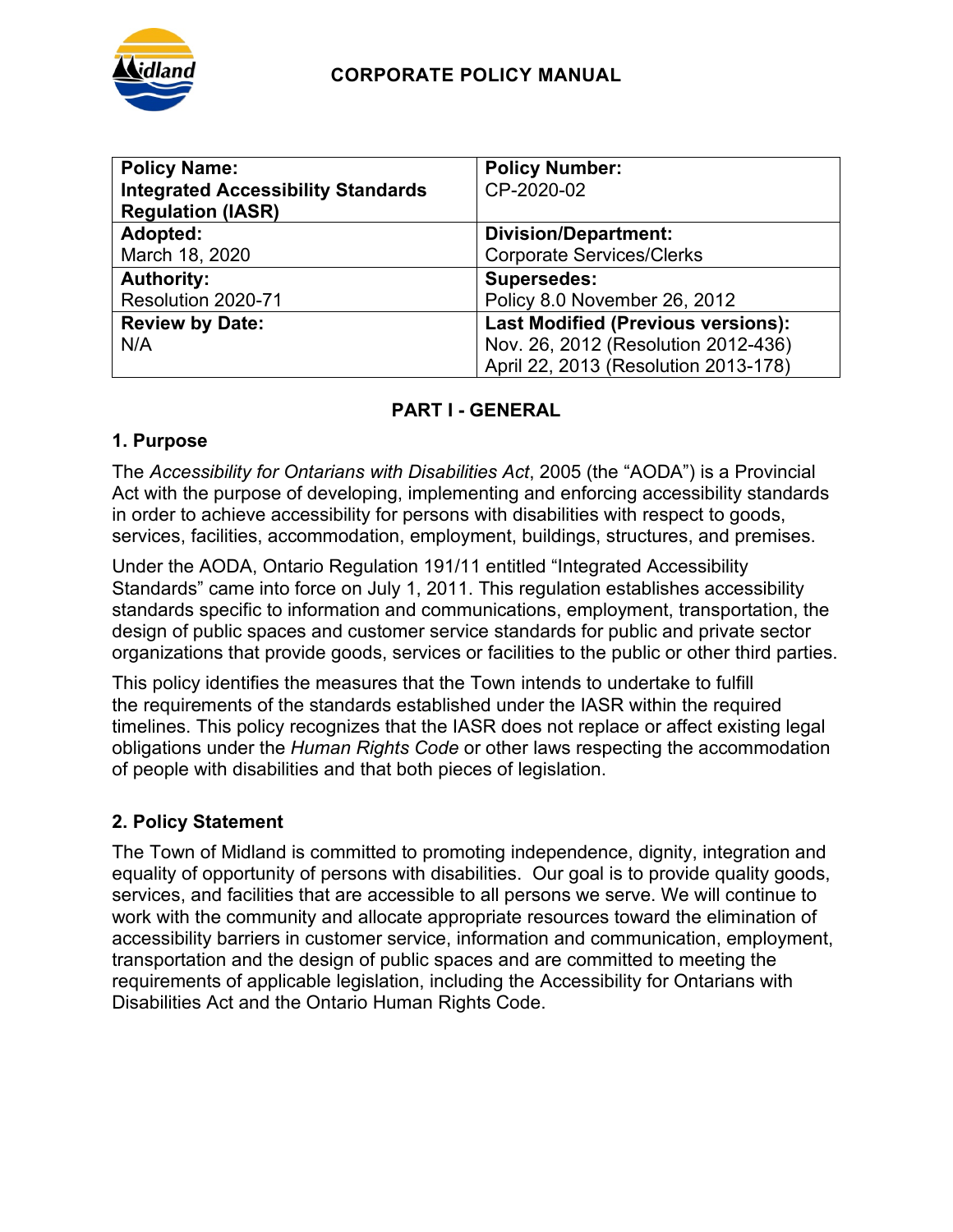#### **3. Definitions**

#### Accessible Formats

May include, but are not limited to, large print, recorded audio and electronic formats, braille and other formats usable by persons with disabilities.

#### Accommodation

Special arrangement made or assistance provided so that persons with disabilities can participate in the experiences available to persons without disabilities. Accommodation will vary depending on the person's unique needs.

#### Assistive Device

A device used to assist persons with disabilities in carrying out activities or in accessing the services of persons or organizations covered by the Customer Service Standard.

#### **Communications**

The interaction between two or more persons or entities, or any combination of them, where information is provided, sent, or received.

#### Communication Supports

Communication supports are alternative ways of communicating with people with disabilities. Examples of a communication support may include, but are not limited to, captioning, alternative and augmentative communication supports, plain language, sign language through an interpreter and other supports that facilitate effective communications.

#### Conventional Transportation Service

Public passenger transportation services on transit buses that operate solely within the Province of Ontario that are provided by a designated public sector organization but does not include specialized transportation services.

#### **Council**

Council of the Town of Midland

#### **Disability**

a. any degree of physical disability, infirmity, malformation or disfigurement that is caused by bodily injury, birth defect or illness and, without limiting the generality of the foregoing, includes diabetes mellitus, epilepsy, a brain injury, any degree of paralysis, amputation, lack of physical co-ordination, blindness or visual impediment, deafness or hearing impediment, muteness or speech impediment, or physical reliance on a guide dog or other animal or on a wheelchair or other remedial appliance or device;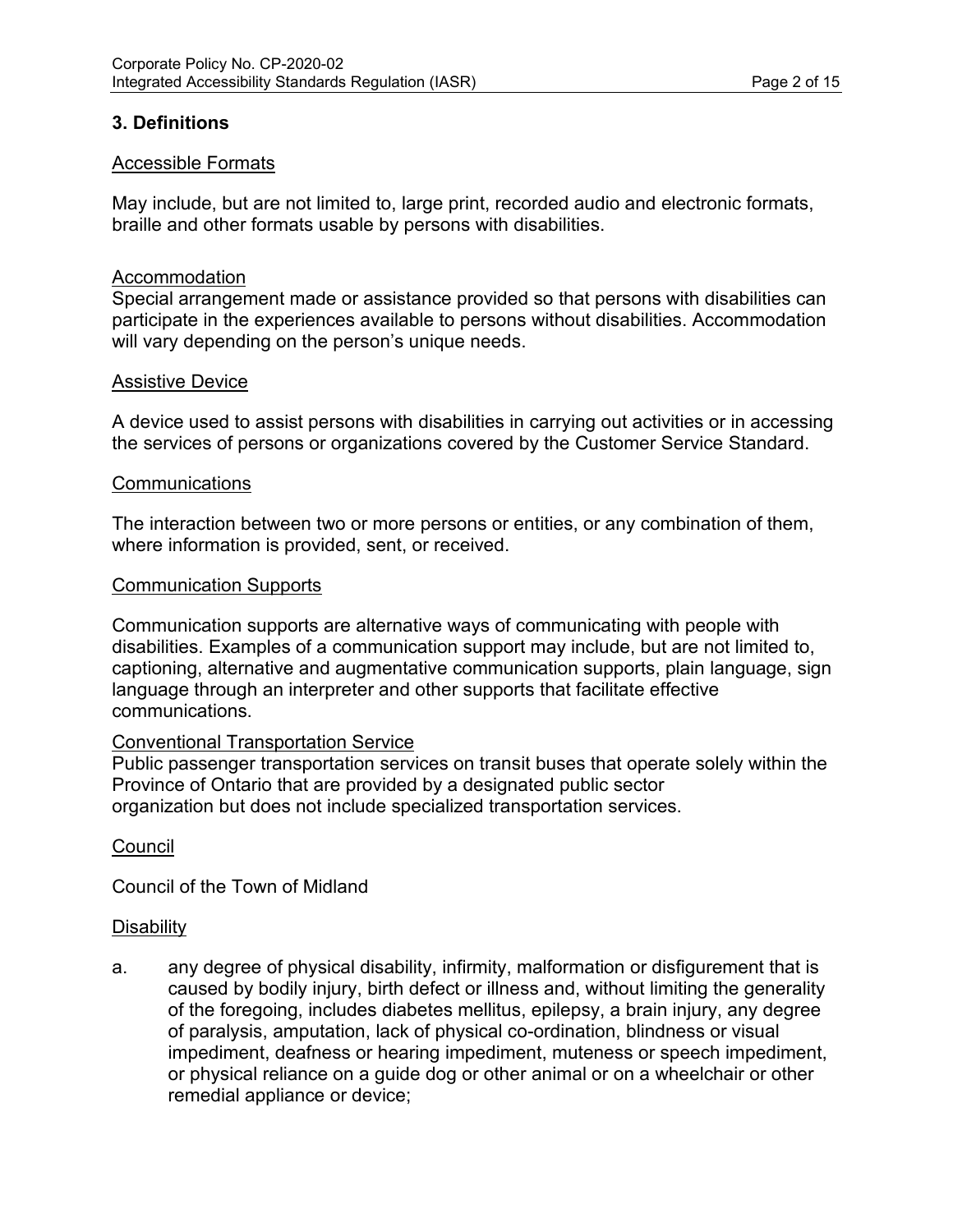- b. a condition of mental impairment or a developmental disability;
- c. a learning disability, or a dysfunction in one or more of the processes involved in understanding or using symbols or spoken language;
- d. a mental disorder; or
- e. an injury or disability for which benefits were claimed or received under the insurance plan established under the Workplace Safety and Insurance Act, 1997.

#### Guide Dog

A guide dog as defined in section 1 of the *Blind Persons' Rights Act* is a dog trained as a guide for a blind person and having qualifications prescribed by the regulations under the *Blind Persons' Rights Act*.

#### Information

Includes data, facts and knowledge that exists in any format, including text, audio, digital or images, and that conveys meaning.

#### Self Service Kiosk

An interactive electronic terminal, including a point-of-sale device, intended for public use that allows users to access one or more services or products or both.

#### Mobility Aid

A device used to facilitate the transport, in a seated posture, of a person with a disability

#### Redeployment

The reassignment of employees to other departments or jobs within the organization as an alternative to a layoff, when a particular job or department has been eliminated.

#### Service Animal

Animal used by a person with a disability for reasons relating to the disability where it is readily identified that the animal is used by the person for reasons relating to their disability as a result of visual indicators such as the vest or harness worn by the animal or where the person provides documentation from one of the following regulated health professionals confirming that the person requires the animal for reasons relating to their disability;

- A member of the College of Audiologists and Speech-Language Pathologists of Ontario
- A member of the College of Chiropractors of Ontario
- A member of the College of Nurses of Ontario
- A member of the College of Occupational Therapists of Ontario
- A member of the College of Optometrists of Ontario
- A member of the College of Physicians and Surgeons of Ontario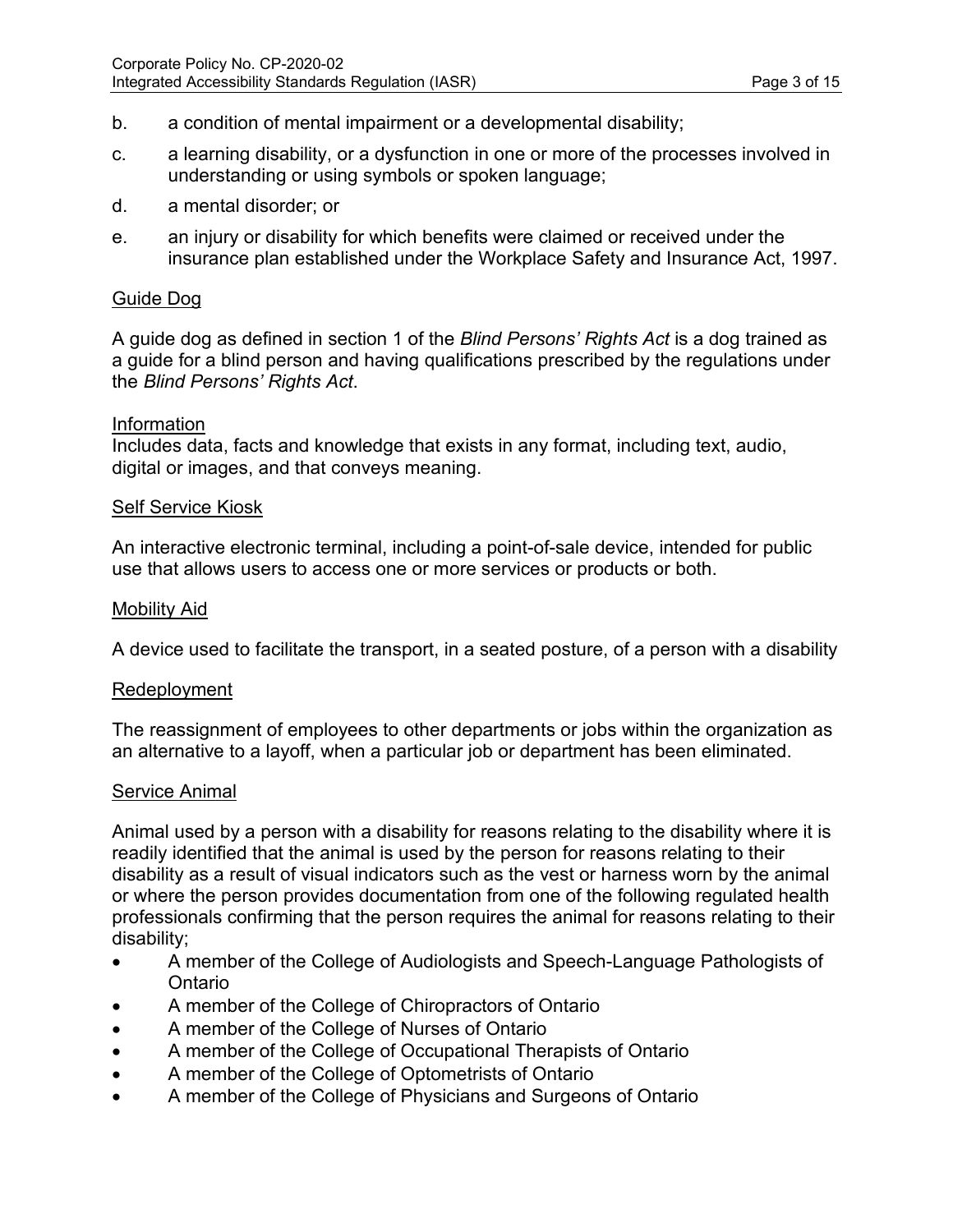- A member of the College of Physiotherapists of Ontario
- A member of the College of Psychologists of Ontario
- A member of the College of Registered Psychotherapists and Registered Mental Health Therapists of Ontario

#### Specialized Transportation Services

Public passenger transportation services that operate solely within the Province of Ontario, are provided by a designated public sector transportation organization, and are designed to transport persons with disabilities

#### Support Person

A person who accompanies a person with a disability in order to help with communication, mobility, personal care, or medical needs or with access to goods, services or facilities. Examples of a support person may include, but are not limited to, sign language interpreters, intervenors, a guide for a person with vision loss, and personal care assistants.

#### Taxicab

A motor vehicle as defined in the Highway Traffic Act, other than a carpool vehicle, having a seating capacity of not more than six persons, exclusive of the driver, hired for one specific trip for the transportation exclusively of one person or group of persons, one fare or charge only being collected or made for the trip and that is licensed as a taxicab by a municipality.

#### Town

The Corporation of the Town of Midland, excluding boards and commissions.

#### Web Content Accessibility Guidelines (WCAG)

World Wide Web Consortium Recommendation, dated December 2008, entitled "Web Content Accessibility Guidelines (WCAG) 2.0"

## **4. General Provisions**

## **a) Establishment of Policies, Procedures and Best Practices**

The Town shall develop, implement and maintain policies governing how it achieves, or will achieve accessibility through meeting the requirements referred to in the Regulation. Specifically, all policies shall include a corporate commitment for meeting the accessibility needs of persons with disabilities in a timely manner.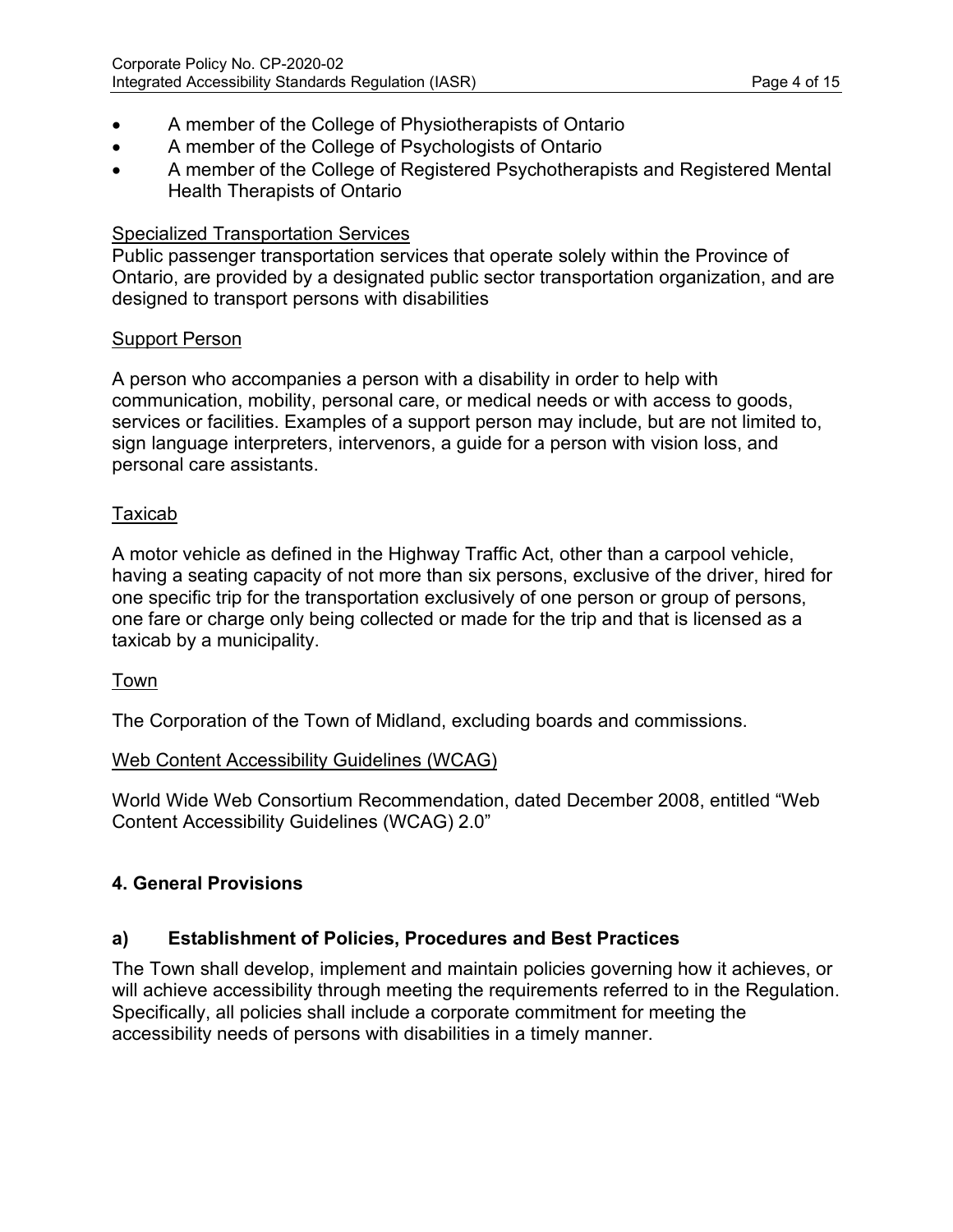To fulfil the requirements set out in the policy, standard operating procedures/processes will be developed or amended accordingly.

#### **b) Multi-Year Accessibility Plans**

The Town shall develop, implement and document a Multi-Year Accessibility Plan outlining the corporate strategy for identifying, removing and preventing barriers, and meeting the requirements set out in the Regulation.

The Plan will be reviewed by the Town's Accessibility Advisory Committee for input and formally adopted by Town Council.

The Plan will be reviewed at least once every five years, with an annual report to be prepared on the progress of the Multi-Year Accessibility Plan.

The Plan and annual reports will be posted on the Township's website and provided in an accessible format upon request.

#### **c) Procurement or acquiring goods, services or facilities**

When procuring or acquiring goods, services or facilities, the Town shall incorporate accessibility guidelines or standards into relevant policies, procedures and by-laws.

#### **d) Self Service Kiosks**

The Town shall incorporate accessibility features when designing, procuring or acquiring self-service kiosks. Accessibility features may include, but are not limited to:

- Braille and or tactile buttons and numbers
- An earphone plug-in for audio commands
- Large screen displays
- Adequate clearance for a wheelchair or scooter under the kiosk.

## **e) Training - Requirements of this Standard & Ontario Human Rights Code**

The Town shall ensure that the content of the training will include the requirements of the Accessibility Standards referred to Ontario Regulation 191/11 and the Human Rights Code as it pertains to persons with disabilities to the following:

- All employees and volunteers;
- All persons who participate in developing the organization's policies;
- All other persons who provide goods, services or facilities on behalf of the Town.

The Human Rights Code training shall be appropriate to the duties of the employees, volunteers and other persons.

Training will be provided as soon as practicable, as well as on an ongoing basis if changes to this policy occur. The Town will keep records of the training, including the date on which training is provided and the number of individuals to who it is provided.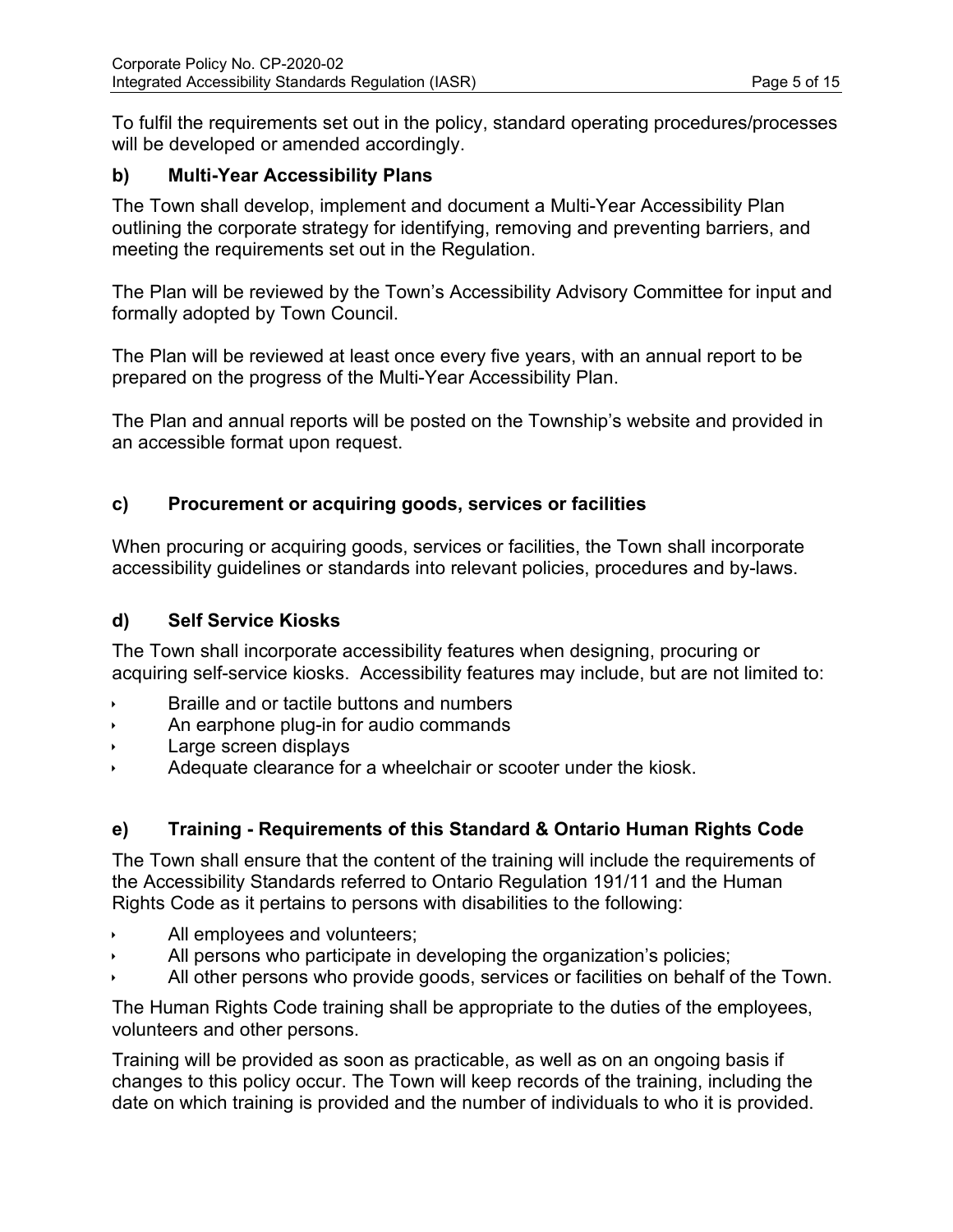The names of individuals trained will be recorded for training administration purposes, subject to the *Municipal Freedom of Information and Protection of Privacy Act*. ("MFIPPA").

In addition to the above, conventional and specialized transit operators (employees and volunteers) will receive training on the safe use of accessibility equipment and features, acceptable modifications to procedures in situations where temporary barriers exist or accessibility equipment on a vehicle fails, and emergency preparedness and response procedures.

**Timing of Training:** Training will be provided to all new Level 1 members on a quarterly basis. The Town will also provide ongoing training with respect to changes in policies, practices and procedures. The Human Resources Department will keep records of the training provided, including the dates and names of persons attending.

**Level 1 Training - Municipal:** Individuals in the following positions will be provided with in-house training: Council Members, Committee Members, Board Members, All Municipal Staff, and Volunteers.

**Level 2 Training - Third Parties & Contract Agencies:** The training requirement for these individuals will be met by requiring that they provide copies of their policy and procedures regarding Accessible Customer Service to the municipality as proof of training being provided.

## **Part II Information and Communications Standards**

## **5. Information and Communications**

#### a) **Standard**

The Town will create, provide and receive information and communications in ways that are accessible to people with disabilities.

If it is determined that it is not technically feasible to convert the information or communications, or the technology to convert the information or communication is not readily available, the person requiring the information will be provided with:

- an explanation as to why the information or communications are unconvertible; and
- a summary of the unconvertible information or communications.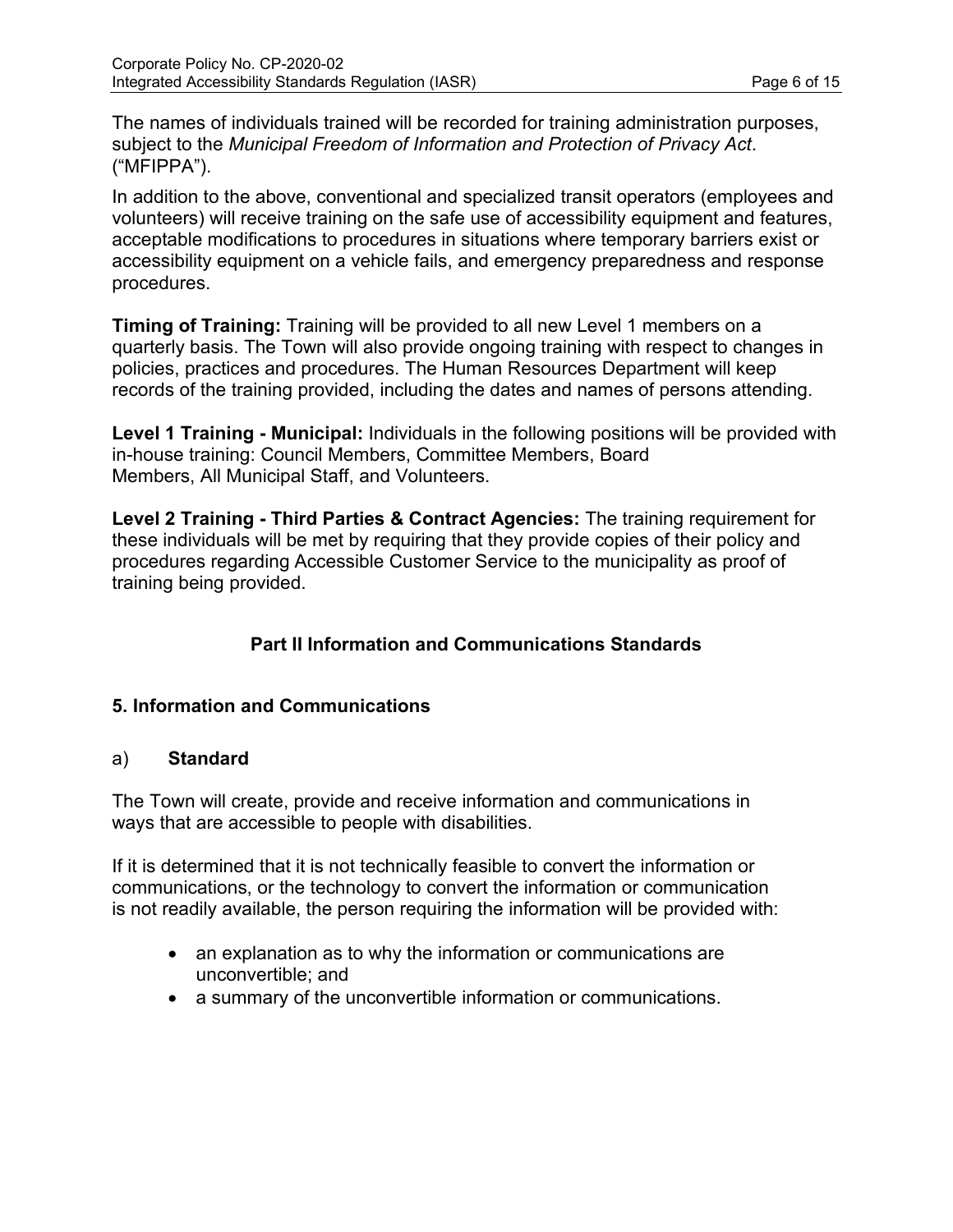## b) **Feedback**

The Town of Midland's Accessible Customer Service Policy is available on the Town's website and provides an overview of the process in place for receiving feedback on the accessibility of its goods and services.

The Town shall ensure that its process for receiving and addressing feedback is accessible for persons with disabilities by providing or arranging for the provision of any document related to this service in an accessible format and communication supports upon request. The Town shall consult with the person making the request in determining the suitability of an accessible format or communication support. This shall be done in a timely fashion and the Town shall not charge a cost that is more than the regular cost charged to other persons.

## c) **Accessible Formats and Communication Supports**

The Town shall, upon request, provide or arrange for the provision of its documents, where appropriate, in an accessible format or communication support in a timely manner. When providing accessible formats, the Town shall consider the person's disability and individual communication needs by consulting the person directly.

The Town shall not charge a cost that is more than the regular cost charged to other persons.

The Town shall notify the public about the availability of accessible formats and communication supports through its various communication tools (website, community page, Facebook, newsletter, signage at front reception), e.g. "Documents are available in an accessible format, upon request."

The Town shall maintain a list of contacts for the provision of accessible formats.

## d) **Emergency Procedure, Plans or Public Safety Information**

The Town shall provide emergency procedures, plans or public safety information that are available to the public in an accessible format upon request.

## e) **Accessible Websites and Web Content**

The Town will make its website and web content conform to the World Wide Web Consortium Web Content Accessibility Guidelines (WCAG) 2.0, initially at Level A and increasing to Level AA. All new websites and new web content shall conform to Level A by January 1, 2014 and Level AA by January 1, 2021.

A new website means:

a site with a new domain name

 a site with an existing domain name undergoing a significant refresh (e.g. new look and feel, changes to navigability, majority of content being updated or changed.)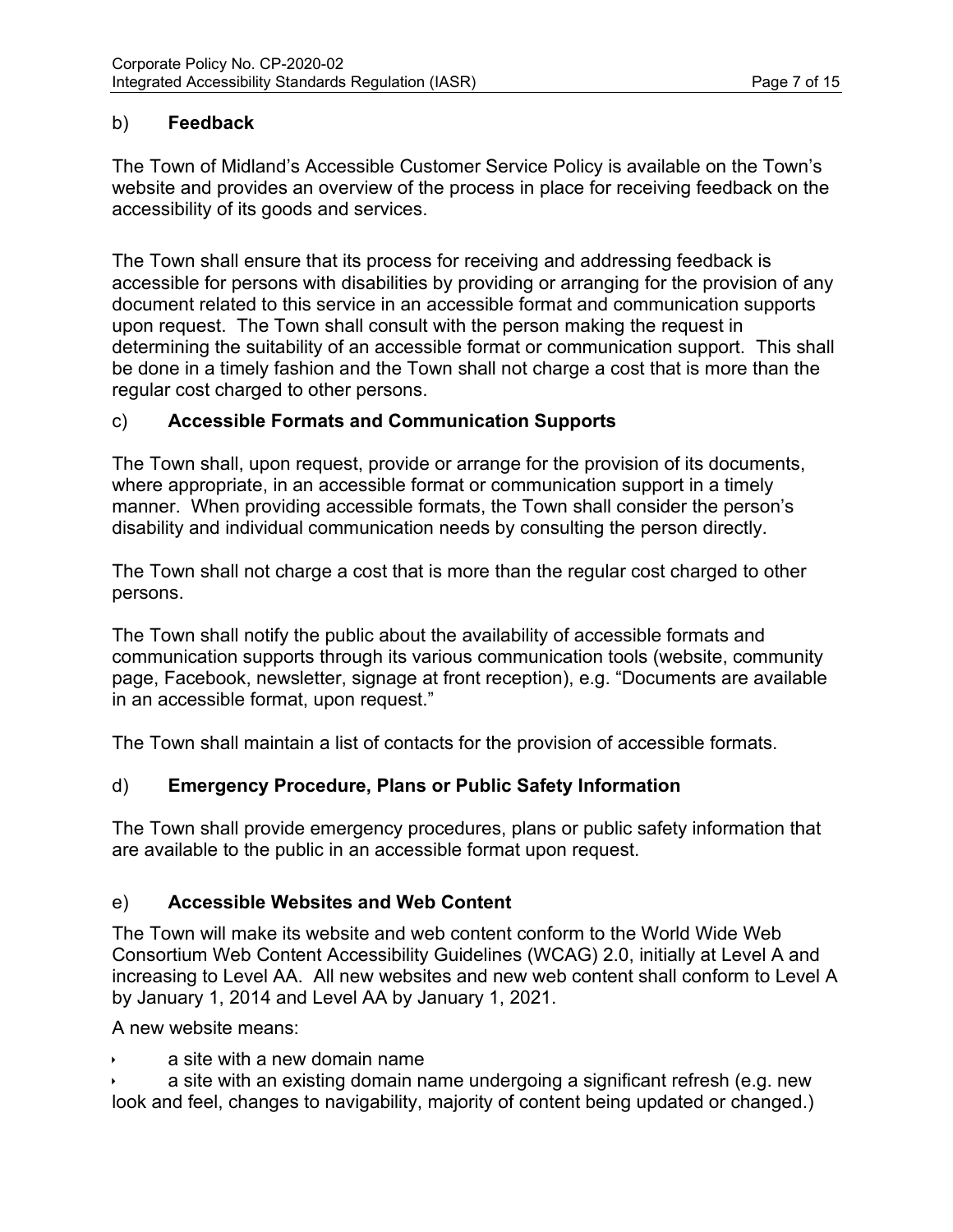## f) **Public Libraries**

The Midland Public Library Board shall:

- Provide access to or arrange for the provision of access to accessible materials where they exist;
- Make information about the availability of accessible materials publicly available and shall provide information in accessible format or with appropriate communication supports upon request.

## **Part III Accessible Employment**

#### **6. Employment Standard**

The Employment Standard builds upon the existing requirements under the Ontario Human Rights Code in relation to how to accommodate individuals with disabilities throughout the job application process and the employment relationship. It applies in respect to employees and does not apply to volunteers and other non-paid individuals.

## a) **Recruitment (General, Selection Process)**

The Town shall notify its employees and the public about the availability of accommodation for applicants with disabilities in its recruitment process. This notification shall be included at the following stages of the recruitment process:

- Employment postings
- Selection process
- When an offer of employment is made

If an accommodation request is received, the Town will consult with the applicant and provide or arrange for the provision of a suitable accommodation in a manner that considers the applicant's accessibility needs due to disability.

## b) **Informing Employees of Supports**

The Town shall inform its employees of its policies and procedures used to support employees with disabilities, including but not limited to, policies on the provision of job accommodations that take into account an employee's accessibility needs due to a disability.

This information shall be provided to new employees as soon as practicable after they begin their employment and shall be updated for all employees whenever there is a change to the existing policies.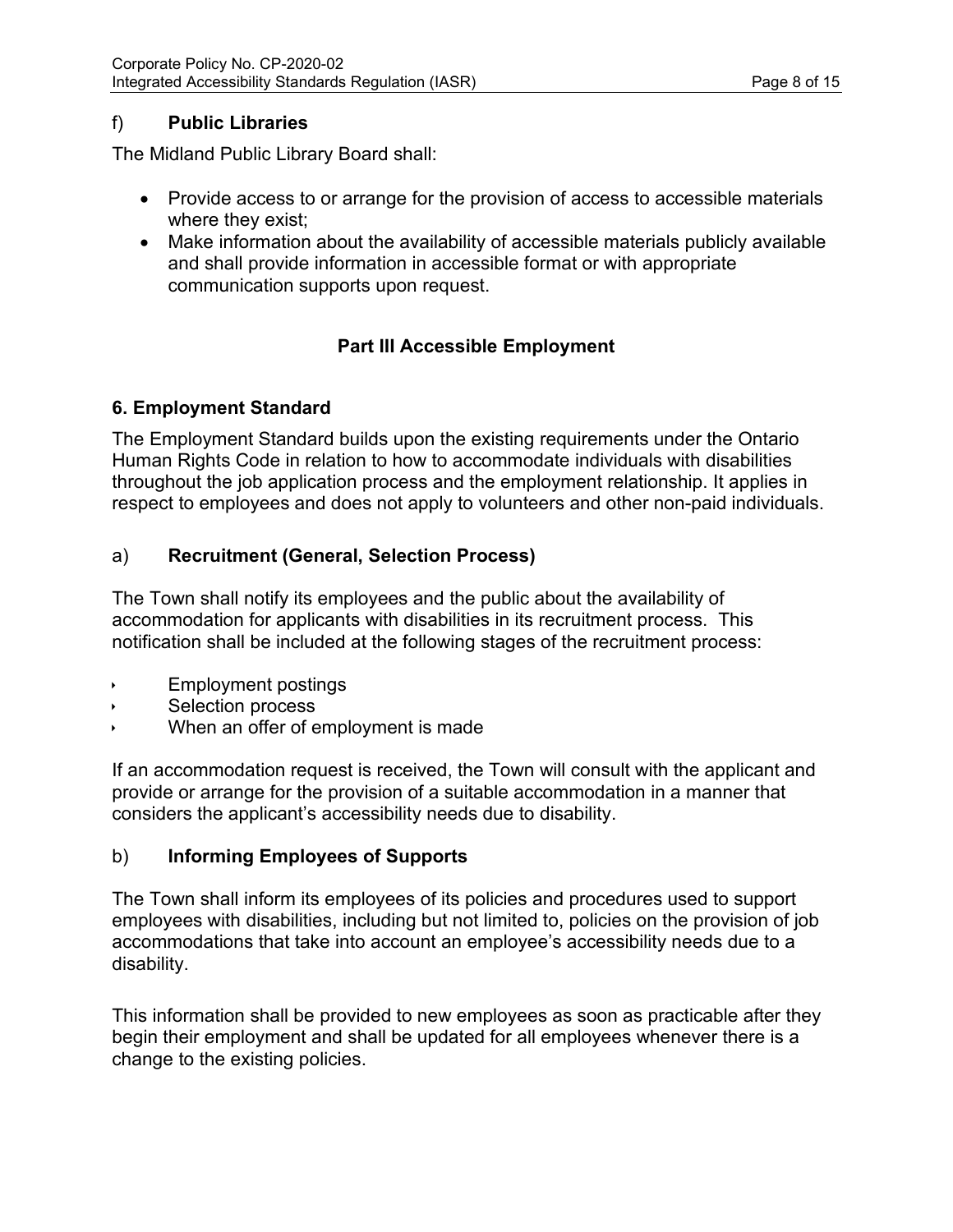#### c) **Accessible Formats and Communication Supports for Employees**

Upon request, the Town shall consult with the employee with a disability when providing or arranging for the provision of accessible formats or communication supports for information that is needed in order to perform the employee's job and information that is generally available to employees in the workplace.

## d) **Workplace Emergency Response Information**

The Town shall provide individualized workplace emergency response information to employees who have a disability, if the disability is such that individualized information is necessary and the Town is aware of the need for accommodation due to the employee's disability.

The Town shall advise existing employees of this section of O. Reg. 191/11 and shall include information on this matter in new employee orientation packages.

The Town shall review the individualized workplace emergency response information:

- when the employee moves to a different location in the organization,
- when overall accommodation needs or plans are reviewed, and
- when the employer reviews its general emergency response policies.

## e) **Documented Individual Accommodations Plans**

The Town shall develop and have in place a written process for the development of documented individual accommodation plans for employees with disabilities that includes the specific elements as mandated under Section 28(2) of the Ontario Regulation 191/11.

Individual accommodation plans shall:

If requested, include any information regarding accessible formats and communications supports provided; if requested, include individualized workplace emergency response information; and identify any other accommodation that is to be provided.

## f) **Return to Work Process**

The Town shall have in place a documented return to work process for employees who have been absent from work due to a disability and require disability-related accommodation in order to return to work. The process shall outline the steps the Town will take to facilitate the return to work of employees absent due to disability and include documented individual accommodation plans.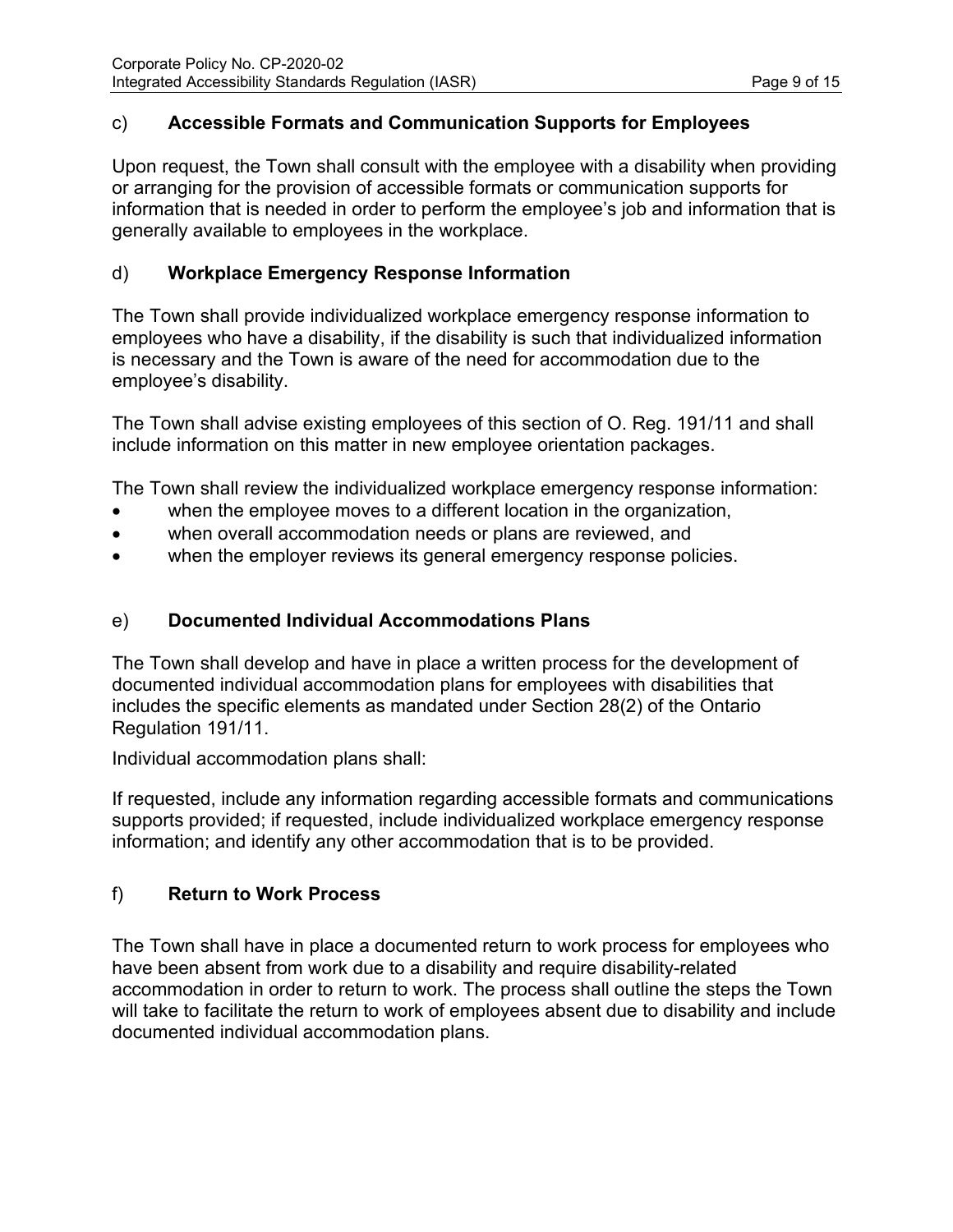#### g) **Performance Management**

The Town shall take into consideration the accessibility needs of employees with disabilities, as well as individualized accommodations plans when using its performance management process in respect of employees with disabilities.

Performance management refers to the activities related to assessing and improving employee performance, productivity and effectiveness, with the goal of facilitating employee success.

#### h) **Career Development and Advancement**

When providing career development and advancement opportunities, the Town shall take into account the accessibility needs of its employees with disabilities as well as any individual accommodation plans.

Career development and advancement includes providing additional responsibilities within an employee's current position and the movement of an employee from one job to another in an organization that may be higher in pay, provide greater responsibility or be at a higher level in the organization and is usually based on merit or seniority.

#### i) **Redeployment**

The Town shall take into consideration the accessibility needs of its employees with disabilities as well as individual accommodation plans when redeploying employees with disabilities

Redeployment means the reassignment of employees to other departments or jobs within the organization as an alternative to layoff, when a particular job or department has been eliminated by the organization.

# **Part IV Transportation Standards**

## **7. Transportation Standard**

Conventional Transportation

As a conventional transportation service provider, the Town will:

- Hold annually at least one public meeting involving persons with disabilities to ensure that they have an opportunity to review and provide feedback on the accessibility plan.
- Provide, upon request, current information on accessibility equipment and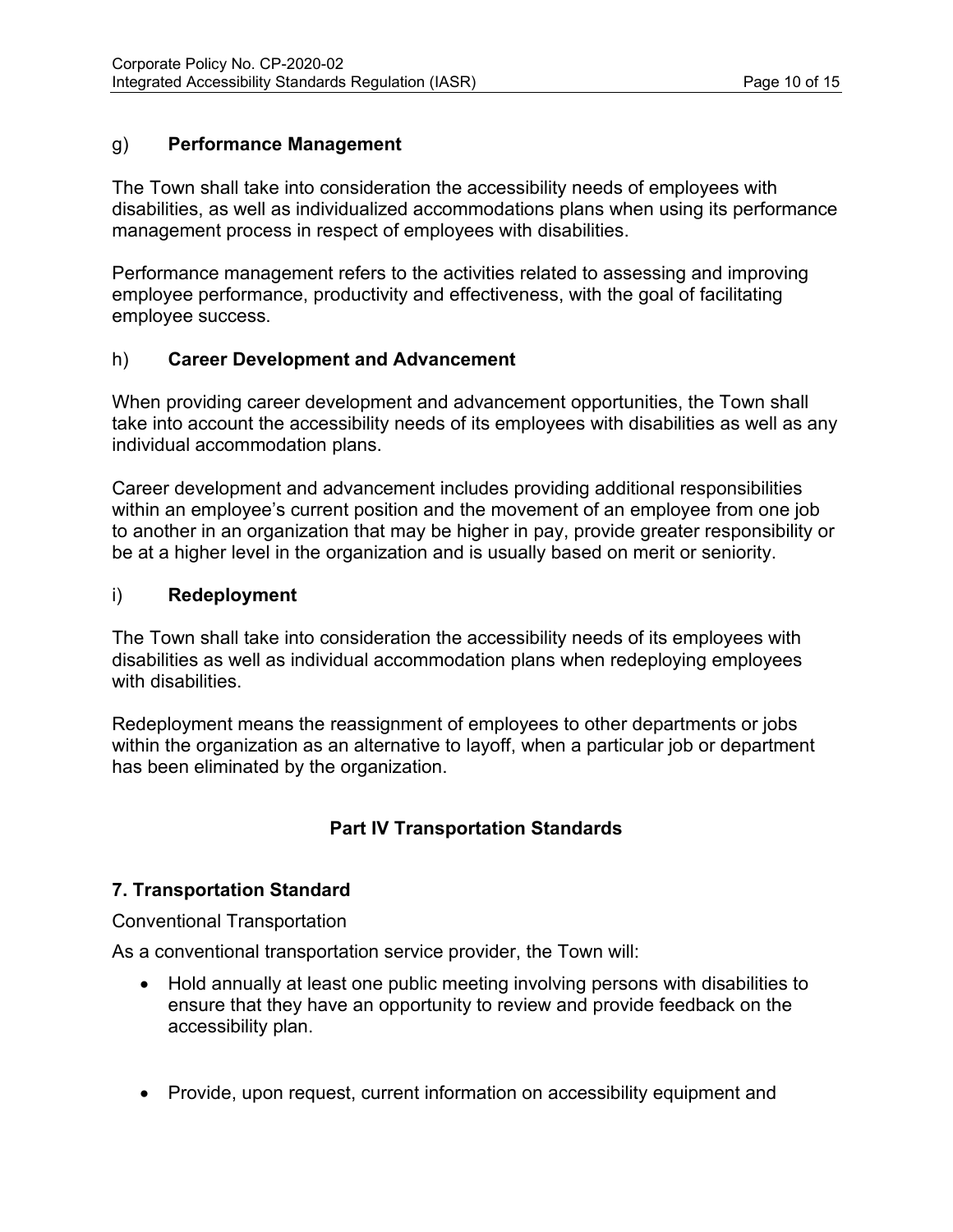features of their vehicles, routes and services;

- In the event of an accessible equipment malfunction, take reasonable steps to accommodate persons with disabilities who would otherwise use the equipment and ensure equipment is repaired as soon as practicable;
- Conduct employee and volunteer accessibility training on the safe use of accessible equipment and features, acceptable modifications to procedures where temporary barriers exist, or accessible equipment fails; emergency preparedness and response procedures that provide for the safety of persons with disabilities.
- Refrain from charging a fare to a support person who is accompanying a disabled person if the person with the disability has demonstrated their need for a support person;
- Include in its Accessibility Plan a description of the procedures for dealing with accessible equipment failure, and the process for managing, evaluating and acting on customer feedback (conventional);
- Upon the request of a person with a disability, deploy lifting devices, ramps or portable bridge plates, ensure adequate time to safely board, be secured and deboard, provide assistance for these activities, and if possible, provide for the safe and careful storage of mobility assistive devices.
- Ensure that persons with disabilities are able to board or deboard at the closest available safe location, that is not an official stop, as determined by the operator and taking into consideration the disabled person's preferences, if the official stop is not accessible and the safe location is along the same transit route.
- Ensure that transit operators promptly report to the Manager of Maintenance Operations where a transit stop is temporarily inaccessible or temporary barrier exists.
- Ensure courtesy seating is located as close as practicable to the entrance door of the transit vehicle, is clearly marked, and that a communication strategy is in place that informs the public about the purpose of courtesy seating.
- Where a route or scheduled service is temporarily changed and the change is known in advance of the commencement of the trip, make available alternate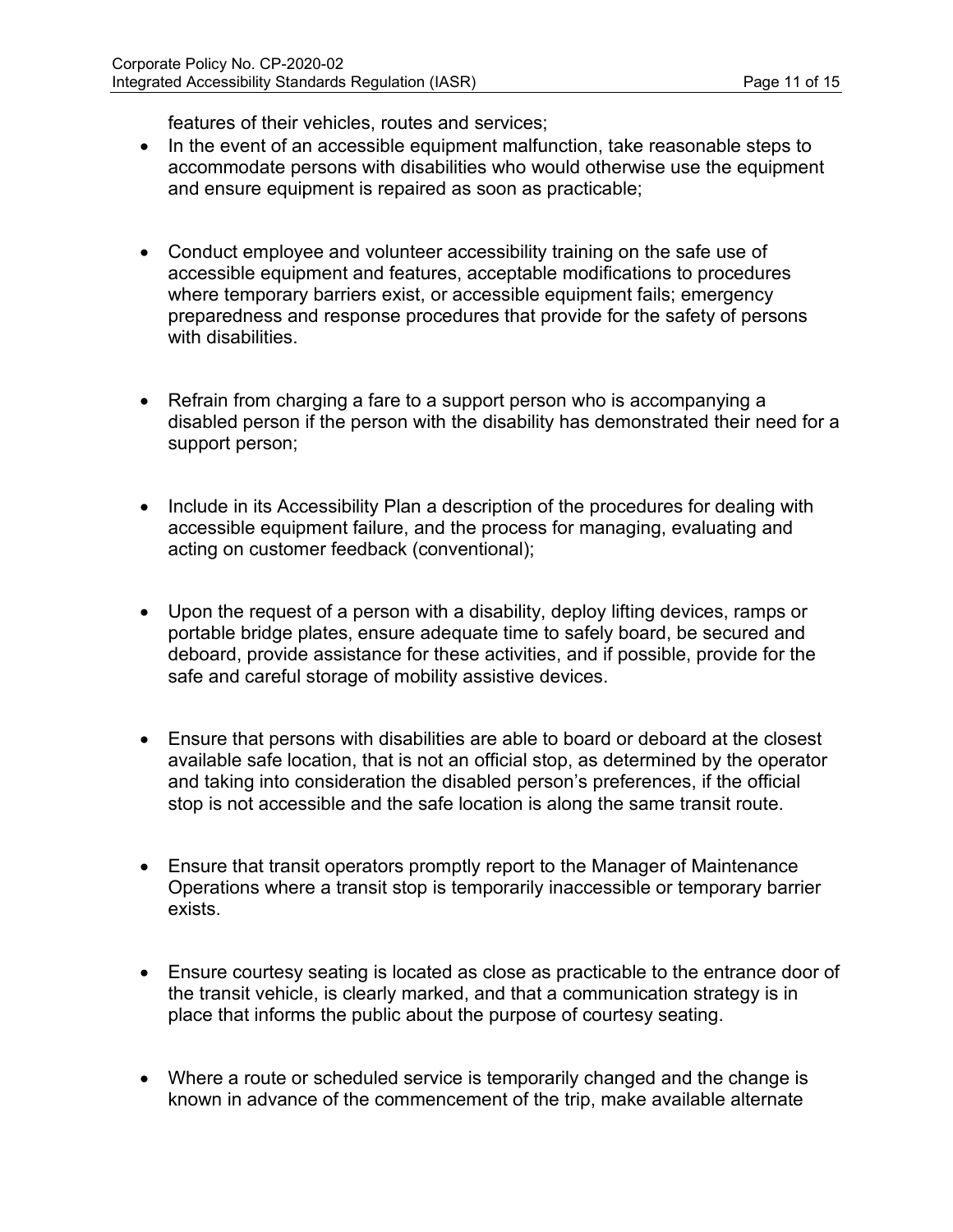accessible arrangements to transfer persons with disabilities to their route destination where alternate arrangements for persons without disabilities are inaccessible, and communicate this information in a manner that takes into account the person's disability.

- Ensure the provision of pre-boarding and on-board audible verbal announcements of the route, direction, destination, destination points, or next major stop. Pre-boarding and on-board announcements will be provided electronically, in accordance with IASR standards.
- Ensure all conventional transportation vehicles manufactured on or after January 1, 2013, fulfill the technical requirements mandated under sections 53-61 of the IASR.
- Allow a person with a disability to travel with a medical aid.

#### **Specialized Transportation**

Specialized transportation services in the Town are provided by an alternate service provider - Community Reach. The Town is committed to working in cooperation with Community Reach to strive for full compliance with the IASR timelines mandated.

In its provision of specialized transportation service, Community Reach will:

- Use the three qualifying categories of eligibility: Unconditional, Temporary and Conditional, in conjunction with an Eligibility Application, in determining a person's eligibility for specialized transportation services. A person whose eligibility has not been determined within 14 calendar days of applying will be considered to have temporary eligibility until a decision on his or her eligibility has been made.
- Develop procedures for granting temporary eligibility earlier than 14 calendar days when the applicant needs specialized transportation services because of an emergency or on compassionate grounds. This applies only when no other accessible transportation services are available to meet the individual's need.
- Make specialized transportation services available to visitors and develop criteria to determine who falls into the category of visitor including policies respecting the collection, use and disclosure of personal information collected to determine eligibility.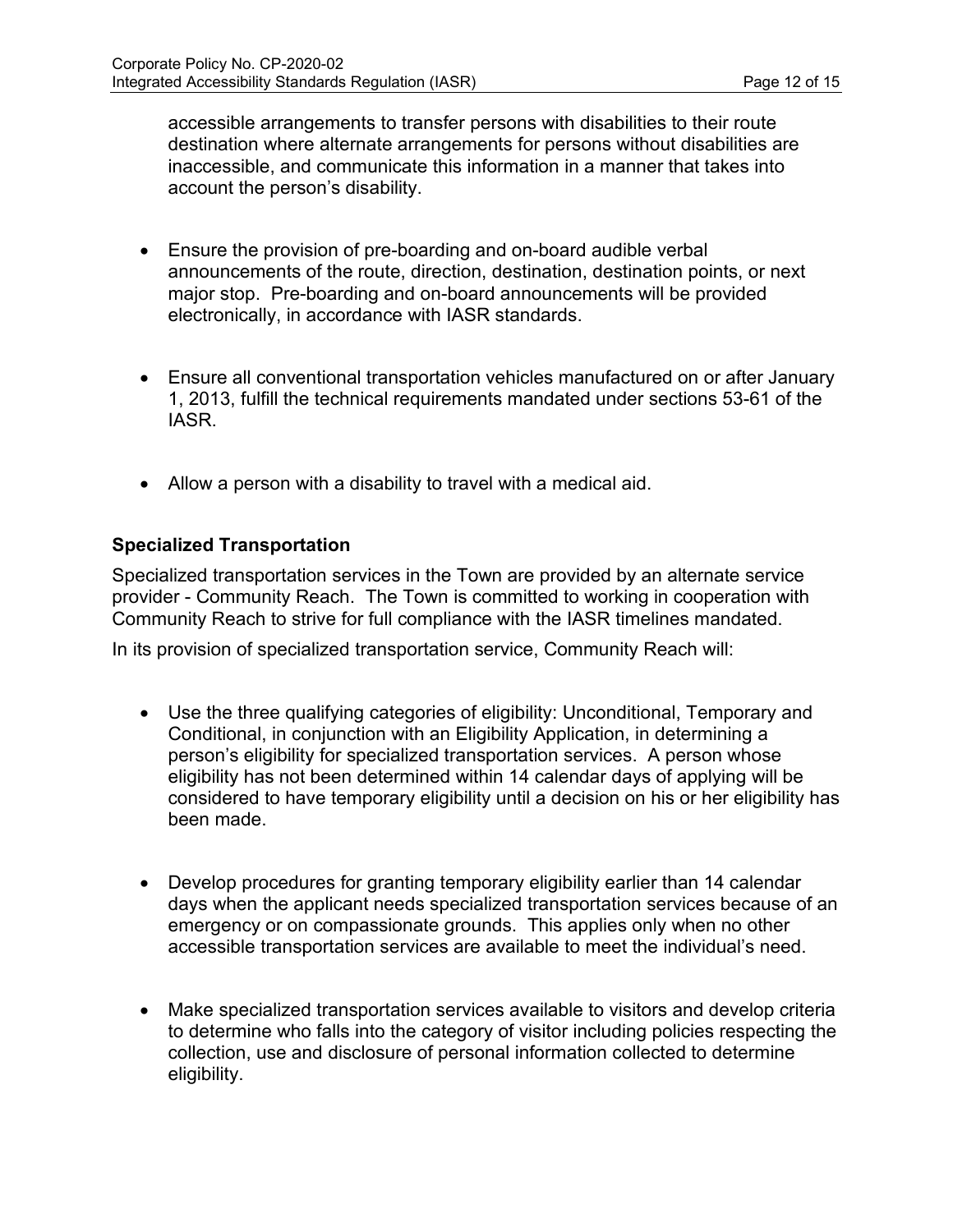- Ensure the provision of origin to destination services within the Town's service area considering and accommodating its passengers' abilities.
- Ensure the same hours and days of service as its conventional transportation services.
- Provide same day service to the extent that is available, and where not available, accept booking requests through an accessible means up to three hours before the published end of the service period on the day before the intended day of travel.
- Where service delays may occur, provide information on the duration of the service delay to affected passengers by a method agreed to by the specialized transportation service provider and passenger.
- Ensure that no restrictions, policies or operational practices are implemented that limit the number of trips a person with a disability is able to request or unreasonably limits the availability of the specialized transportation services.
- Ensure, where space is available, that dependents are able to travel with a person with disabilities provided such an accommodation does not result in the denial of service to other persons with disabilities.
- Provide, upon request, current information on accessibility equipment and features of their vehicles, routes and services;
- In the event of an accessible equipment malfunction, take reasonable steps to accommodate persons with disabilities who would otherwise use the equipment and ensure equipment is repaired as soon as practicable;
- Conduct employee and volunteer accessibility training on the safe use of accessible equipment and features, acceptable modifications to procedures where temporary barriers exist, or accessible equipment fails; emergency preparedness and response procedures that provide for the safety of persons with disabilities.
- Refrain from charging a fare to a support person who is accompanying a disabled person if the person with the disability has demonstrated their need for a support person;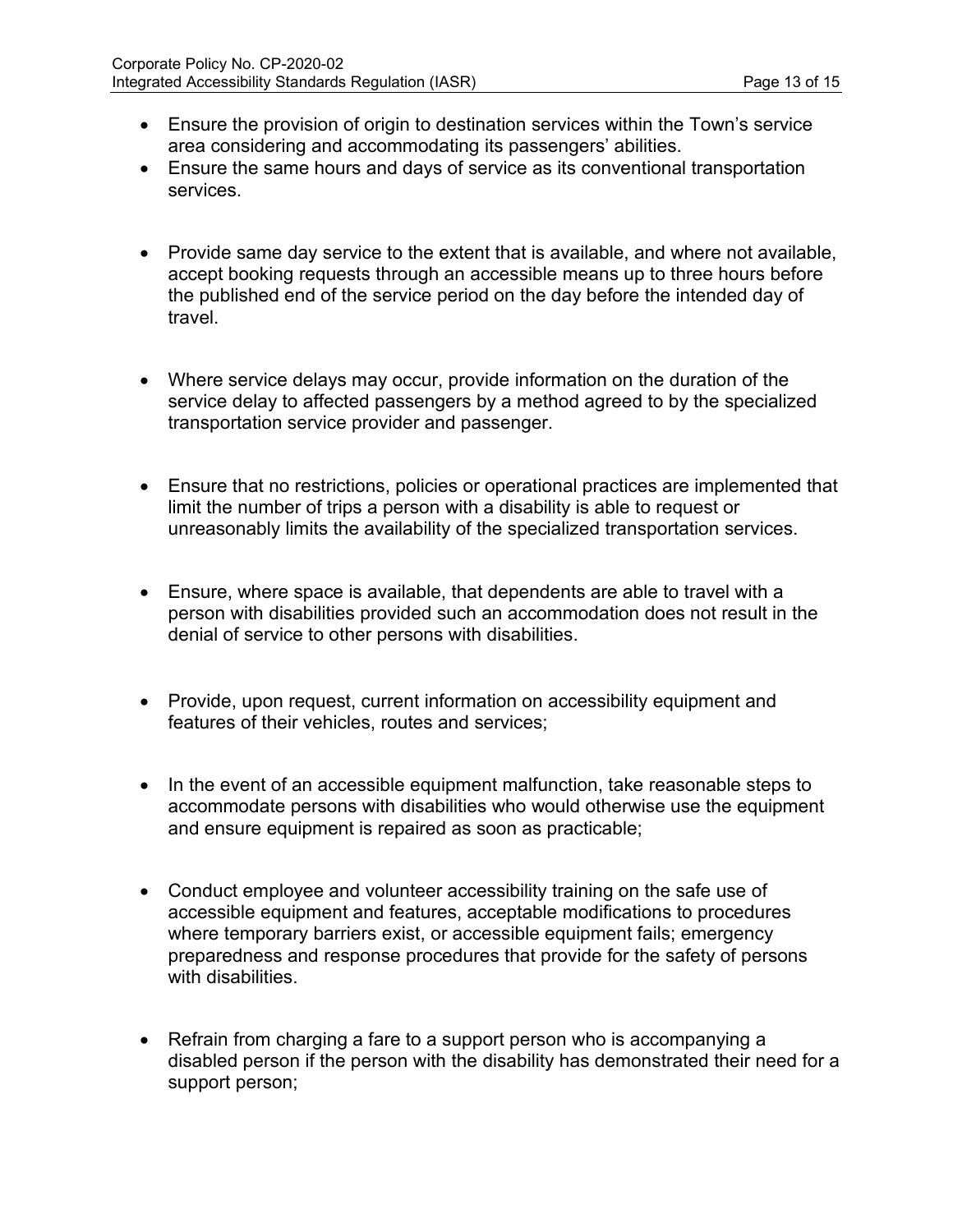- Include in its Accessibility Plan a description of the procedures for dealing with accessible equipment failure, and the process for managing, evaluating and taking action on customer feedback (conventional);
- Include in its Accessibility Plan the process for estimating the demand for specialized transportation services including the development of steps to reduce wait times.
- Ensure fare parity, consistent fare structure and payment options for its conventional and specialized transportation services, including the provision of alternative options to persons with disabilities who cannot, due to their disability, use a fare payment option.

## **Accessible Taxicabs**

In addition to conventional and specialized transportations services provided in the Town, taxis (licensed by the Municipality) play a key role in the provision of transportation to residents and visitors by providing door-to-door service, 24-hours a day; seven days a week. Currently there are no on-demand accessible taxicabs licensed by the Town.

In meeting the requirements mandated under the IASR, the Town will:

- Consult with the Midland Accessibility Advisory Committee, persons with disabilities and the public to determine the proportion of accessible taxicabs required in the community, including steps to meet the need;
- Include in its Accessibility Plan the progress made by the municipality to meet the accessible taxi needs of the Community;
- Ensure that Town licensed taxicabs do not charge a higher fare or additional fee to persons with disabilities;
- Ensure that Town licensed taxicabs do not charge a fee for the storage of assistive devices;
- Ensure that Town licensed taxicabs have appropriate information displayed both on the rear bumper and available in an accessible format to passengers.

## **Part IV.1 Design of Public Spaces Standards (Accessibility Standards for the Built Environment)**

**8. Design of Public Spaces**